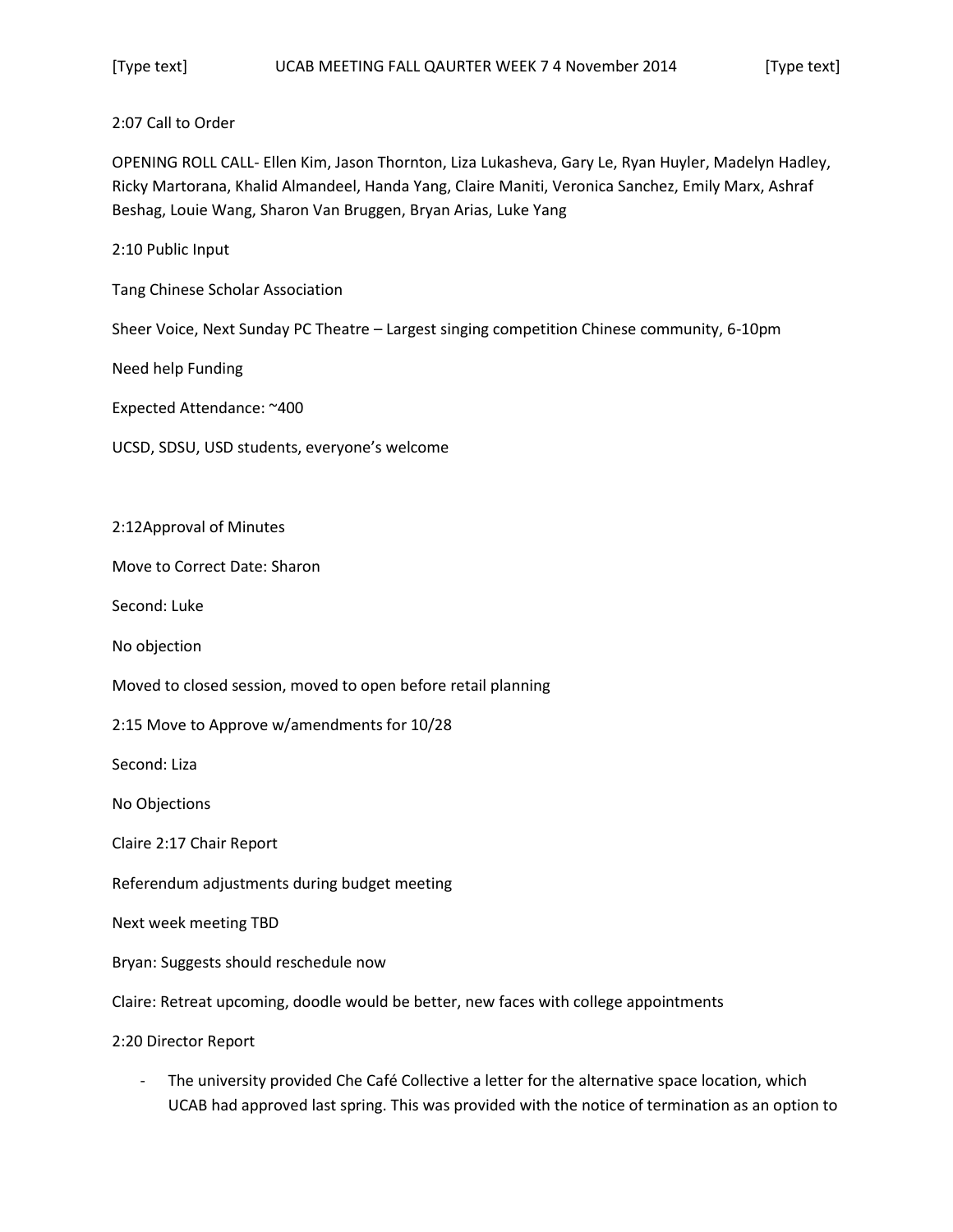continue as student org, using the lounge and office space in F208. Sharon has not heard back from the Che Café Collective and is going to reach out again to see if interested.

University Centers received two noise complaints about the Coops in Student Center, hosting events with amplified sound during the day. Just a reminder that they cannot host events with amplified sound, or that may disturb their neighbors with prior approval of University Centers. University Centers Will approve events that adhere to policy and safety if in the right time frame.

Alternate Location Repeat for Che Cafe? F208, Level 2 Student Service Center, Behind Black Resource Center, it's a large Office and Lounge space.

Claire: Have they been served notice? Sharon: Not to my knowledge Claire: Don't have to leave until they've been served notice. Claire: Do they have priority access to stage? Sharon: No they walked away from the discussion and nothing was formalized.

2:26 New Business

Claire: Good time to discuss Porters and Round Table situation. Bryan: Wants to talk about Round Table first, easier already talked to constituents. 2 year extension, only heard about bad beer selection. Look for new tenants Madelyn: Appliances outdated. Require for renewal? Sharon: Space will need renovations, haven't been done in 25 years. Our responsibility to build out a shell. Should renovate as fewer interested tenants when not renovated. This assures best pool of potential applicants. Louie: Reached out to Round Table. They're working on menu changes, including alcohol options. Aiming for sports bar vibe. Trying to improve business since last year. Ricky: Round Table is open to having students to have events there. People that go to events there love it. Something to offer that a lot of other places don't.

Claire: Can table for a week

Liza: Should at least discuss topic with the new members.

Ricky: Major changes need to be made if it continues to be an option

Student next to Liza: Lots of business for sports at RT less when not as popular, Ports tough trek for some students on campus.

Luke: Can bring cheap acts to campus. Student org

2:38 Louie: Move to closed session Second: Ricky Motion fails

Madyline: If we gave back space to stage, wouldn't talent for Loft be responsible for same stage?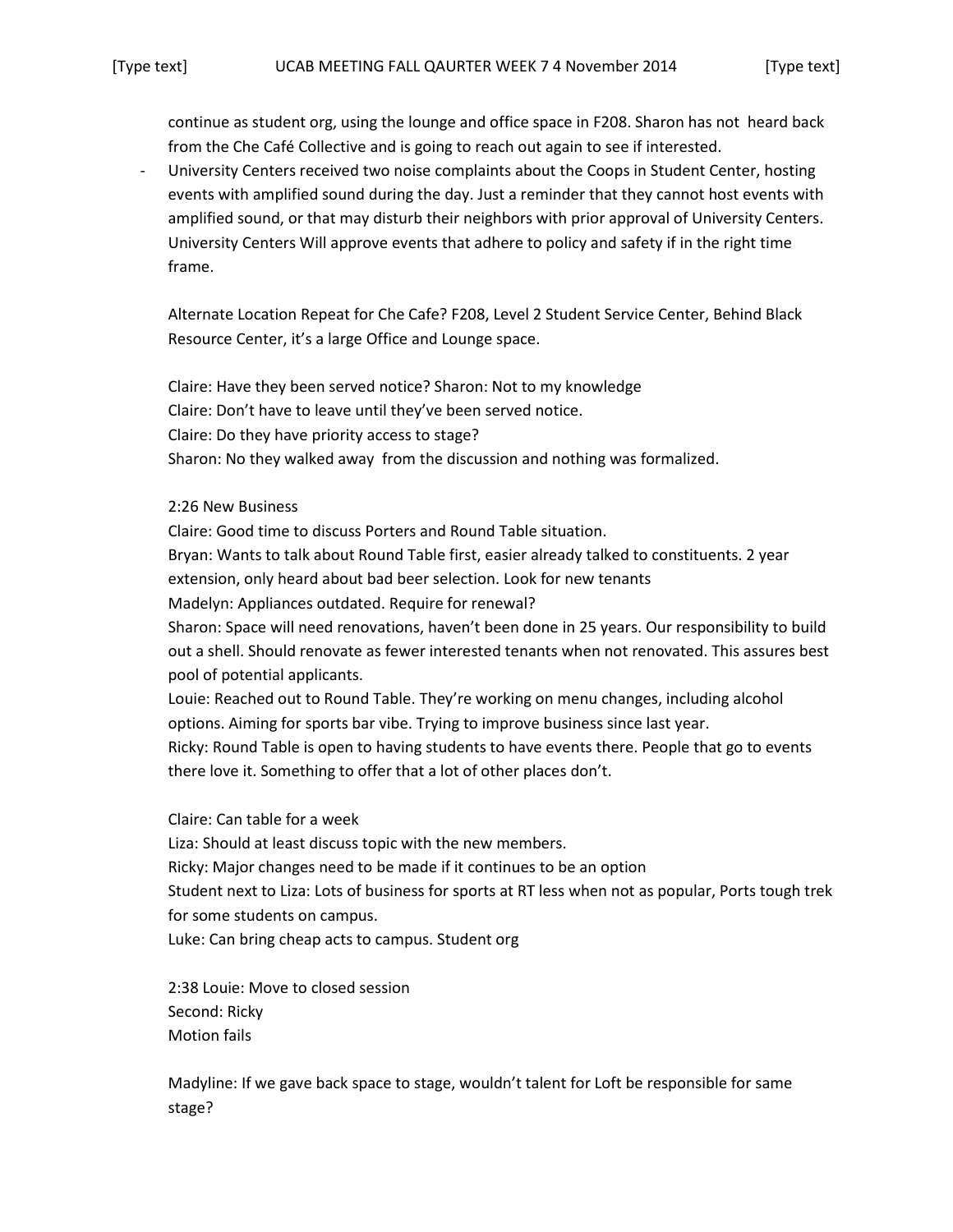Sharon: They would, as well as others could program there including ASCE and student orgs. Ricky: Works with the Loft, place always has a crowd. Thinks stage would be successful with same Loft people in charge.

Liza: How hard it is to program at Porters. So many obstacles, concerned that it is a Student fee space. Should phrase that it is open to student space, if decided, not the managers at

## Moved to Closed Session

## Moved to Open Session

Ricky: move to start RFP process for a new tenant at Porter's location [This is from my note; Ricky may remember his exact phrasing] Second: Student next to Liza No Objections

Ricky: Straw Poll RT Extension: 8-0-6

Liza: Can vote to extend RFP and look for new tenants.

Madelyn: Better to wait and renovate

Colin: Move to extend Round Table Lease Extension for 2 years

Second: Jason

No Objections

Tech Fee: not educational, during off hours,

Asking for\$533

Limit?: \$350

Why \$500 for Personnel? Only charge for student employees' labor

Colin: Approve \$350fuding for Chinese Scholar Association

Second: Steven

No Objections

2:57 Vice Chair Report